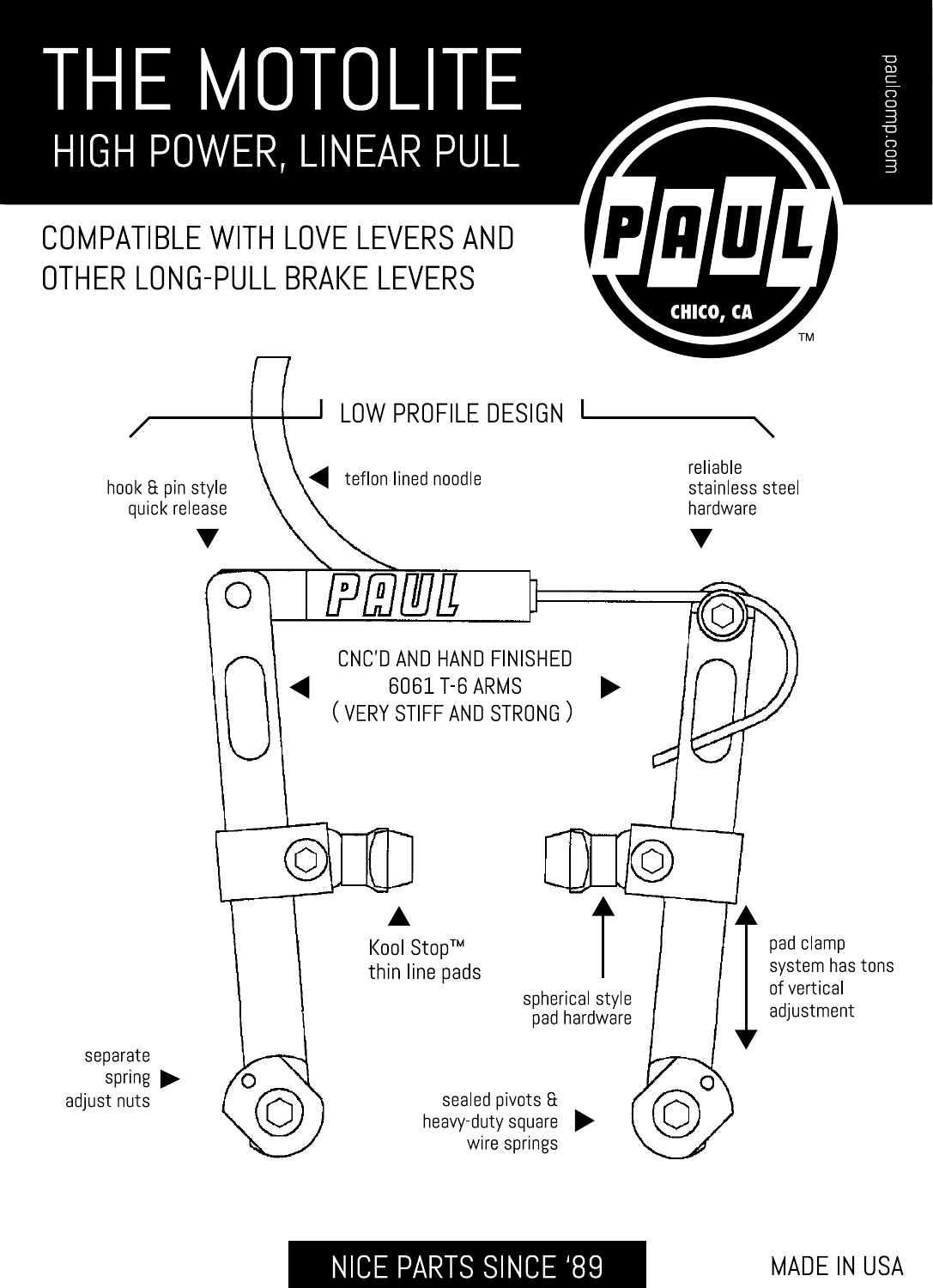# INSTALLING THE MOTOLITE

\* PLEASE  $*$  RFAD \* CARFFIIIIY We highly recommend using Motolite brakes with our Love Lever brake levers for optimal performance. Professional installation is recommended.

- 1. Remove twist tie.
- 2. Place brake arms on brake studs. Pivots are pre-greased. Install mount screws Brakes can be set up with cable coming from left or right side. They come set up for left side cable entry. For right side cable entry, switch arms to opposite sides, leaving springs in original position, and turn pad clamps over.
- 3. Orient pads on pad clamps. Short end of pads go towards front of bike. Spacers on pads can be switched around to vary distance between arms and tire.
- 4. Set pad clamps parallel to rim at rim height first. Then set pads flush with rim. using conical wahsers on pad assemblies. If pads are interfering with frame or forks, clamps can be turned over so that the pads are on the other side of the brake arm, moving them away from the frame or fork.
- 5. Use 15mm wrench to rotate each spring adjust nut outward 45 degrees, tighten mount screws.
- 6. Install new cable and housing into noodle. Make sure housing forms smooth curves.
- 7. Tighten cable on opposite arm leaving 2 to 3 mm clearance between pads and rim. THERE MUST BE ONE INCH OF CABLE BETWEEN NOODLE AND BRAKE ARM.
- 8. Make sure pads are centering on rim, fine tune by turning spring adjust nuts. Check to make sure all bolts are tight. Take for short test ride to check your set up and feel of brakes.

MADE IN USA

paulcomp.com



Email: info@paulcomp.com Phone: 530-345-4371 11204 Midway Chico. California 95928